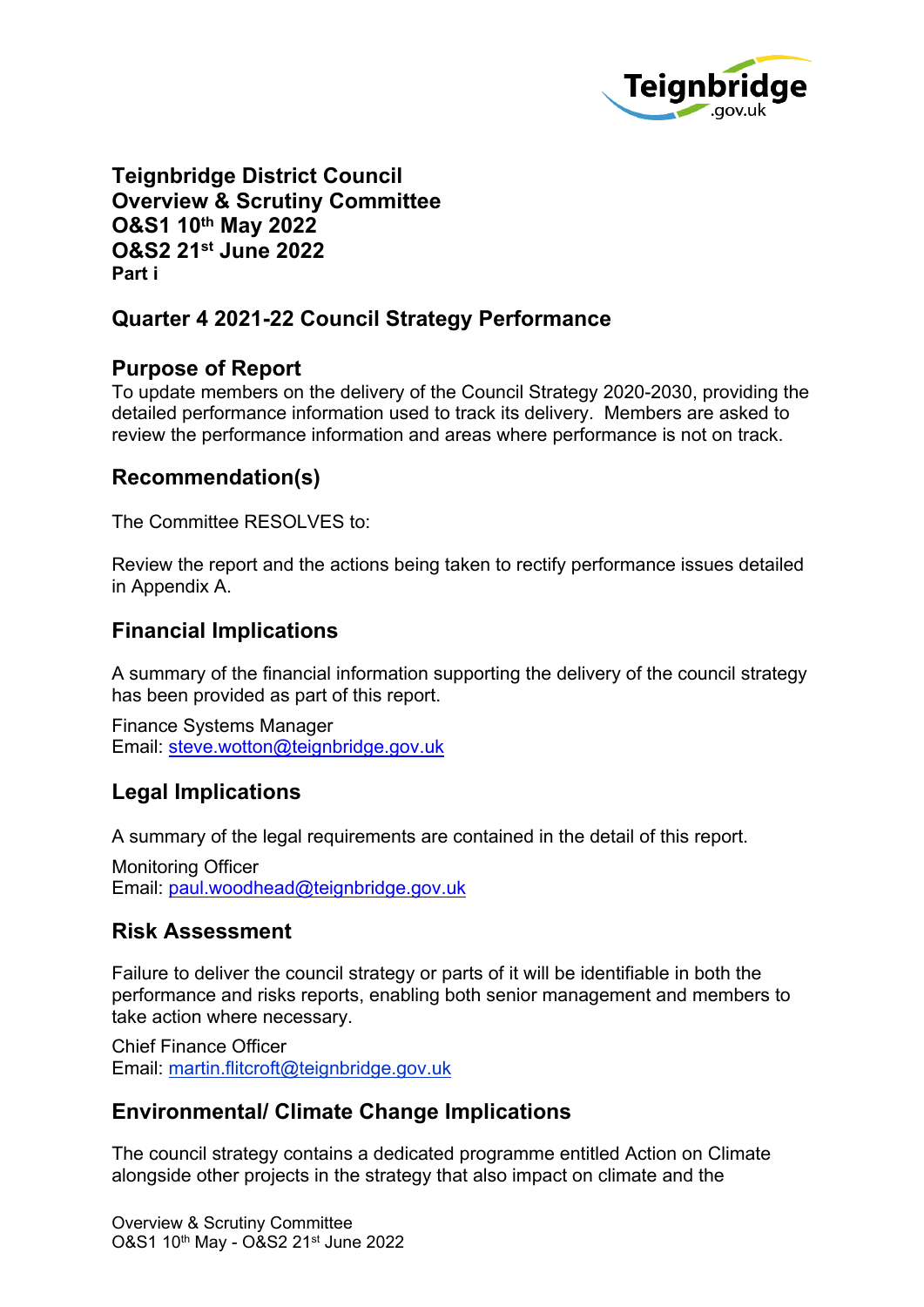

environment. Detailed information about this programme and actions being taken are contained within this performance report.

Climate Change Officer Email: [william.elliott@teignbridge.gov.uk](mailto:william.elliott@teignbridge.gov.uk)

## **Report Author**

Data and Performance Analyst Email: [jack.williams@teignbridge.gov.uk](mailto:jack.williams@teignbridge.gov.uk)

### **Executive Member**

Strategic Direction - Cllr Alan Connett

### **Appendices/Background Papers**

### **1. Introduction/Background**

This performance report looks at the Council Strategy 2020-2030 and covers the period from 1<sup>st</sup> January to 31<sup>st</sup> March. If you have any queries please ask them in advance of the meeting.

### **1.1 T10 Finance – for updating at SLT**

[Executive](https://democracy.teignbridge.gov.uk/documents/s14376/APP%20Executive%208%20February%20-%20final%20budget%20proposals.pdf) report 8 February 2022 identified budget gaps for future years. Deficits are identified of £2.6 million for 2022/23, £3.3 million for 2023/24 and £2.6 million for 2024/25 and heavy use of earmarked reserves to balance the revenue account in these years and maintain general reserves at just above £2 million. Further representations to Government as part of the fair funding review and continued efforts to generate savings/extra income will need to be made

### **1.2 T10 Programmes**

8 are on track. The following programmes continue to be reported with a caution status:

- A roof over our heads
- Out and about and active

### **1.3 T10 Performance Indicators**

A total of 62 PIs included in the report.

- 16 PIs are either ahead or well ahead of target
- 11 Pls are on target
- 4 PIs are underperforming

There are a total of 31 monitoring indicators tracking background data trends that do not have targets.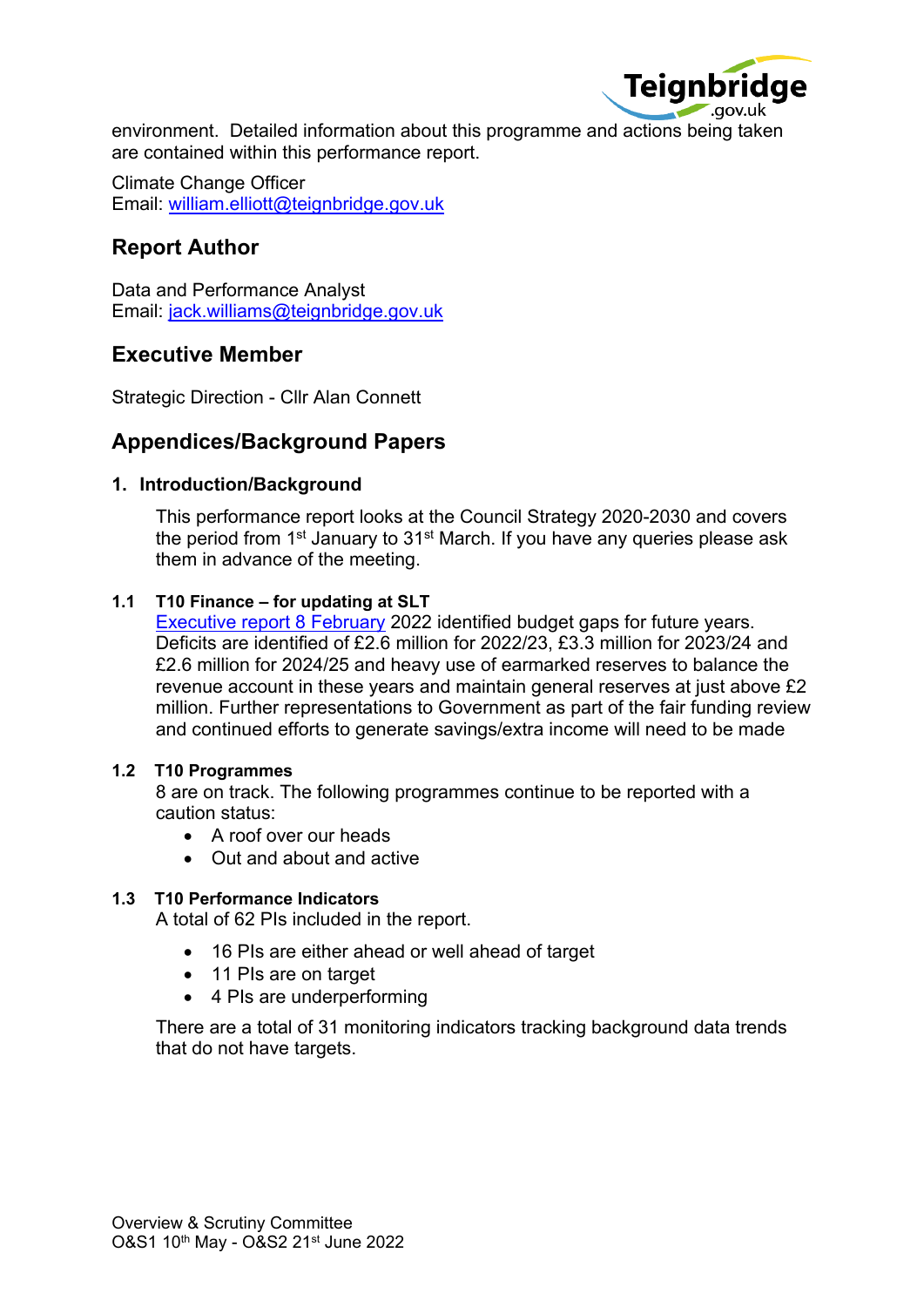

Figure 1 – Performance Indicators by Status

### **1.4 T10 Projects**

A total of 47 projects are included in the report.

- 42 are on track
- 2 on caution status
- 3 are completed



Figure 2 – Projects by Status